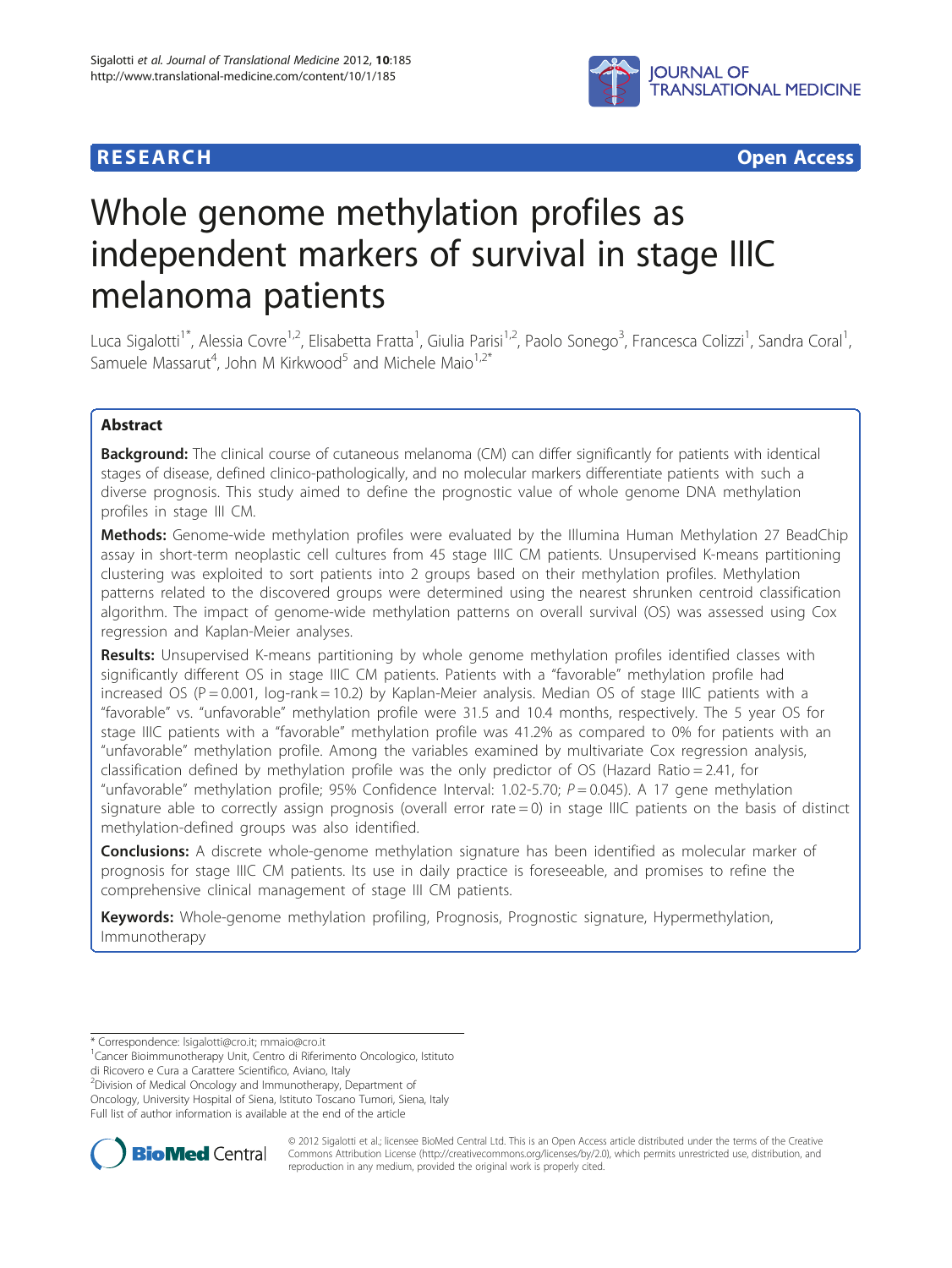# Background

Cutaneous melanoma (CM) is an aggressive neoplasm with growing incidence and mortality rates in industrialized countries, and the leading cause of skin cancerrelated deaths worldwide [\[1](#page-9-0)]. At present, the only established prognosticator of 5-year survival, used clinically for routine therapy and for clinical trials, is the clinicopathological stage of disease. Overall survival (OS) rates range from 95% for stage I to 7% for stage IV patients [[2,3\]](#page-9-0). However, the clinical course of CM within clinicopathological stages also differs radically, and the lack of prognostic markers has impaired our ability to identify subjects with highly aggressive as opposed to indolent course of disease [[4\]](#page-9-0).

Methylation of genomic DNA in mammals occurs at the 5 C-position of cytosine in the context of CpG dinucleotides, resulting in gene silencing through different mechanisms [\[5\]](#page-9-0). Alterations in genomic DNA methylation represent a hallmark of cancer and actively contribute to cancer development and progression through inactivation of tumor suppressor genes (TSG) by aberrant promoter hypermethylation [\[6](#page-9-0)]. In particular, epigenetic alterations have emerged as important factors in tumor progression in CM, as demonstrated by the growing list of genes that are transcriptionally inactivated by aberrant DNA hypermethylation in this neoplasia, affecting virtually every pathway known to be important for its biology [\[5\]](#page-9-0). The increasing role of aberrant methylation in CM biology strongly suggests the potential of methylation markers as indicators of disease prognosis. Along this line, preliminary studies highlight a possible prognostic role of the methylation status of selected genes in CM patients. Among these, PTEN methylation emerged as an independent negative prognostic factor in a cohort of 230 patients with stage 0 to IV of disease; however, it did not outperform traditional markers of tumor thickness and ulceration [\[7\]](#page-9-0). Similarly, methylation of the TSG TSLC1 was found to be significantly increased in advancing CM stages, where it was associated with reduced disease-related survival [\[8](#page-9-0)]. Furthermore, methylation of the 'methylated in tumors' (MINT) locus 31 was shown to be significantly associated with advancing clinical stage among 107 stage I to IV CM patients, predicting improved disease-free survival and OS of the 25 stage III patients analyzed [\[9](#page-9-0)]. While these data are encouraging, studies reported to date have several limitations, including: i) investigation of only single/few genes; ii); a priori selection of genes to be evaluated; iii) analysis of CM patients populations with highly heterogeneous stages of disease. To address these issues, in an initial search for the prognostic significance of DNA methylation of CM cells, we have recently demonstrated that global genomic DNA hypermethylation, as evaluated on the Long Interspersed Nucleotide Element-1 (LINE-1) repetitive

sequences, is associated with significantly reduced OS among stage IIIC CM patients [\[10](#page-9-0)].

Based on these promising findings, this study aimed to explore whether whole-genome methylation profiles may account for the differential prognosis of CM patients within an identical clinico-pathological stage of disease. To this end, neoplastic cells from 45 stage IIIC CM patients were analyzed for their genome-wide methylation profiles by the Infinium HumanMethylation27 BeadChips, which allow interrogation of methylation for over 14,000 genes. Autologous short-term neoplastic cell cultures were utilized instead of tumor tissues to overcome alterations in the evaluation of CM-specific genomic methylation profiles due to the presence of contaminating normal cells.

The results generated demonstrate that whole-genome methylation profiling is a powerful tool to identify CM patients with a significantly different prognosis, and that a methylation signature of 17 genes can be utilized to assign CM patients to distinct prognostic groups.

# **Methods**

#### Patients and cell cultures

Short-term cell cultures were established from metastatic lesions removed surgically from consecutive CM patients referred to the National Cancer Institute of Aviano (Italy) for stage III surgery from 1991 to 2007, as previously described [[11\]](#page-9-0). Patients provided written informed consent as per Italian regulations. Success rate in establishing autologous tumor cell cultures from neoplastic tissues was approximately 30%. The micrometastatic nature of lymph-node tumor tissues from AJCC stage IIIA patients precluded their use for cell culture generation, while short-term CM cultures were available from 13 stage IIIB patients, and so were excluded from the study. Thus, the planned investigations were conducted on short-term cultures generated from a total of 45 CM patients, classified as AJCC stage IIIC, who received highly heterogeneous treatments for their disease, including chemotherapy with different agents, immunotherapy, and radiotherapy. Forty-three cell cultures were derived from metastatic lymph-nodes ad 2 from subcutaneous loco-regional lesions. Short-term CM cell cultures were grown in RPMI 1640 Medium supplemented with 20% heat-inactivated fetal calf serum and 2 mM L-glutamine (Biochrome KG, Berlin, Germany). To minimize alterations potentially arising with extended in vitro culturing, all cell cultures were utilized for molecular assays at the  $6<sup>th</sup>$  ex vivo passage. Cell cultures were confirmed to contain ≥ 95% CM cells as determined by indirect immunofluorescence staining followed by flow cytometric analyses for melanoma-associated antigens (data not shown).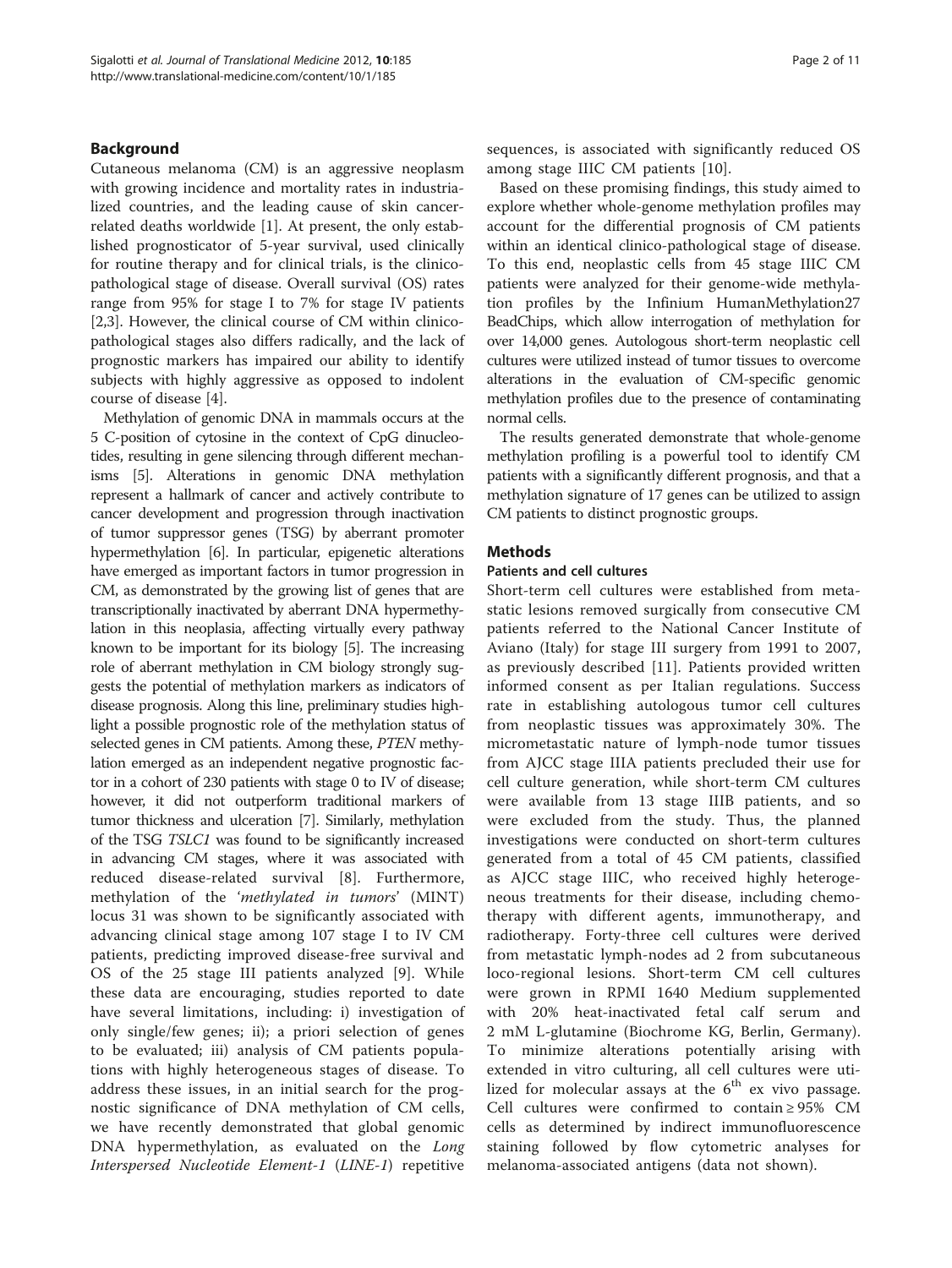#### Whole genome methylation profiling

Genomic DNA was extracted from short-term cultures of CM cells by a standard proteinase K protocol [\[12](#page-9-0)]. The 45 samples under analysis were evaluated for genome-wide promoter methylation at the Cluster in Biomedicine scrl (Trieste, Italy) using the Illumina Infinium HumanMethylation27 Bead array (Illumina Inc, San Diego, CA). Analyses were conducted on 500 ng of genomic DNA, and were performed as per Illumina protocol. The arrays were imaged using a BeadArray™ Reader. Image processing and intensity data extraction were performed according to Illumina's instructions. The methylation status of a specifc CpG site was calculated from the intensity of the methylated (M)- and unmethylated (U)-specific beads, as the ratio of fluorescent signals:  $β = Max(M,0)/[Max(M,0) + Max(U,0)].$  DNA methylation β values are continuous variables between 0, no methylation, and 1, completely methylated.

#### qMSP analyses

Genomic DNA was subjected to modification with sodium bisulfite using the EZ DNA Methylation-Gold Kit (Zymo Research, Orange, CA, USA). Primers for the analysis of the methylation status of ALOX12B, SLC6A11, TUB, and WNT10B, were designed using the free on-line software MethPrimer [[13](#page-10-0)], and are reported in the Table 1. SYBR green qMSP reactions were performed with methylated- or unmethylated-specific primer pairs on 2 μl of bisulfite-modified genomic DNA. The copy number of methylated or unmethylated sequences for each target gene were established by extrapolation from the standard curves. The % of methylation was defined as the ratio between methylated molecules and the sum of methylated and unmethylated molecules.

#### qRT-PCR analyses

Real-time qRT-PCR analyses were performed as previously described [[12\]](#page-9-0). Primers sets used are listed in Table 1. The copy number of target genes and of the reference gene β-actin were established in each sample by extrapolation from the standard curves. The number of target gene cDNA molecules in each sample was normalized to the number of cDNA molecules of β-actin.

#### Statistical analysis

Statistical analyses were performed using the R statistical environment [\(http://www.R-project.org](http://www.R-project.org)) and bioconductor packages ([http://www.bioconductor.org\)](http://www.bioconductor.org). We used the methylumi package for importing and pre-processing the methylation data, the survival package for Kaplan-Meier estimates, and the pamr package for the shrunken centroid supervised analysis. The methylation data from the Illumina Beadstudio software were imported in R, checked for

#### Table 1 Sequences of primers used for qMSP and qRT-PCR assays

| qMSP        |                                            |                                  |  |  |
|-------------|--------------------------------------------|----------------------------------|--|--|
| <b>GENE</b> | Primer sequence <sup>1</sup>               | <b>Amplicon</b><br>size $(bp)^2$ |  |  |
| SI C6A11    | ME: TGTTTAGGGTTGGGAAGAAGTTAC               | 128                              |  |  |
|             | MR: ATCGCAATAAACTAAAAAACCTACG              |                                  |  |  |
|             | UF: TGTTTAGGGTTGGGAAGAAGTTAT               | 133                              |  |  |
|             | UR: AATAAATCACAATAAACTAAAAAACCTACA         |                                  |  |  |
| <b>TUB</b>  | MF: TGGTTGTTAGTTTGATTGTTGTTAC <sup>3</sup> | 96                               |  |  |
|             | MR: AAAACCTATTAAAATTCCCTATATTCG            |                                  |  |  |
|             | UF: GTGGTTGTTAGTTTGATTGTTGTTAT             | 97                               |  |  |
|             | UR: CTAAAACCTATTAAAATTCCCTATATTCA          |                                  |  |  |
| AI OX12B    | MF: TTCTCTTACCTACCTTAAACCTTCG              | 152                              |  |  |
|             | MR: TGAGATGGAGTTTCGTGTTTTC                 |                                  |  |  |
|             | UF: TICICITACCTACCITAAACCITCA              | 154                              |  |  |
|             | UR: AGTGAGATGGAGTTTTGTGTTTT                |                                  |  |  |
| WNT10B      | MF: TGGGGTGTATAGGTAAAGGTAAATC              | 91                               |  |  |
|             | MR: GAAAATAAATCAAACGAAAACACG               |                                  |  |  |
|             | UF: TGGGGTGTATAGGTAAAGGTAAATT              | 93                               |  |  |
|             | UR: TCAAAAATAAATCAAACAAAAACACA             |                                  |  |  |
|             | qRT-PCR                                    |                                  |  |  |
| <b>GENE</b> | <b>Primer sequence</b>                     | <b>Amplicon</b><br>size (bp)     |  |  |
| AI OX12B    | F: ACCCGAGGGCAAGATGAT                      | 74                               |  |  |
|             | R: GCAGGAAGATGGGGCAAT                      |                                  |  |  |
| SI C6A11    | F: AGGGGGTACCCATTGCTG                      | 65                               |  |  |

|        | R: CTTGGGGTACGCAATAAAGG |     |
|--------|-------------------------|-----|
| tur    | E: TCCGACTGGATTCCCTACAG | 109 |
|        | R: GGCGCTTCTTCTTCTGCTT  |     |
| WNT10B | F: GCGAATCCACAACAACAGG  | 107 |
|        | R: TCCAGCATGTCTTGAACTGG |     |

 $1$  MF, methylated forward primer; MR, methylated reverse primer; UF,

unmethylated forward primer; UR, unmethylated reverse primer; F, forward<br>primer; R, reverse primer.<br> $\frac{2 \text{ Size}}{2 \text{ Size}}$  of the amelification and the state of the amelignation

Size of the amplification product in base pairs.

<sup>3</sup> Underlined text represent locked nucleic acid (LNA)-modified nucleotides.

quality and normalized. K-means partitioning clustering was used to divide the data into 2 groups. The primary objective was to determine differences in OS between the patient groups defined by K-means partitioning. Survival time was calculated in months from the date of stage IIIC diagnosis until the date of death. According with the specific goals of the analysis, we did not classify the deaths considering their cause. Patients were censored at the last follow-up date or the last date the patient was known to be alive. Median survival duration was determined by the Kaplan-Meier method [[14](#page-10-0)]. Cumulative survival was evaluated using the log-rank test. Cox proportional hazard method [[15](#page-10-0)] was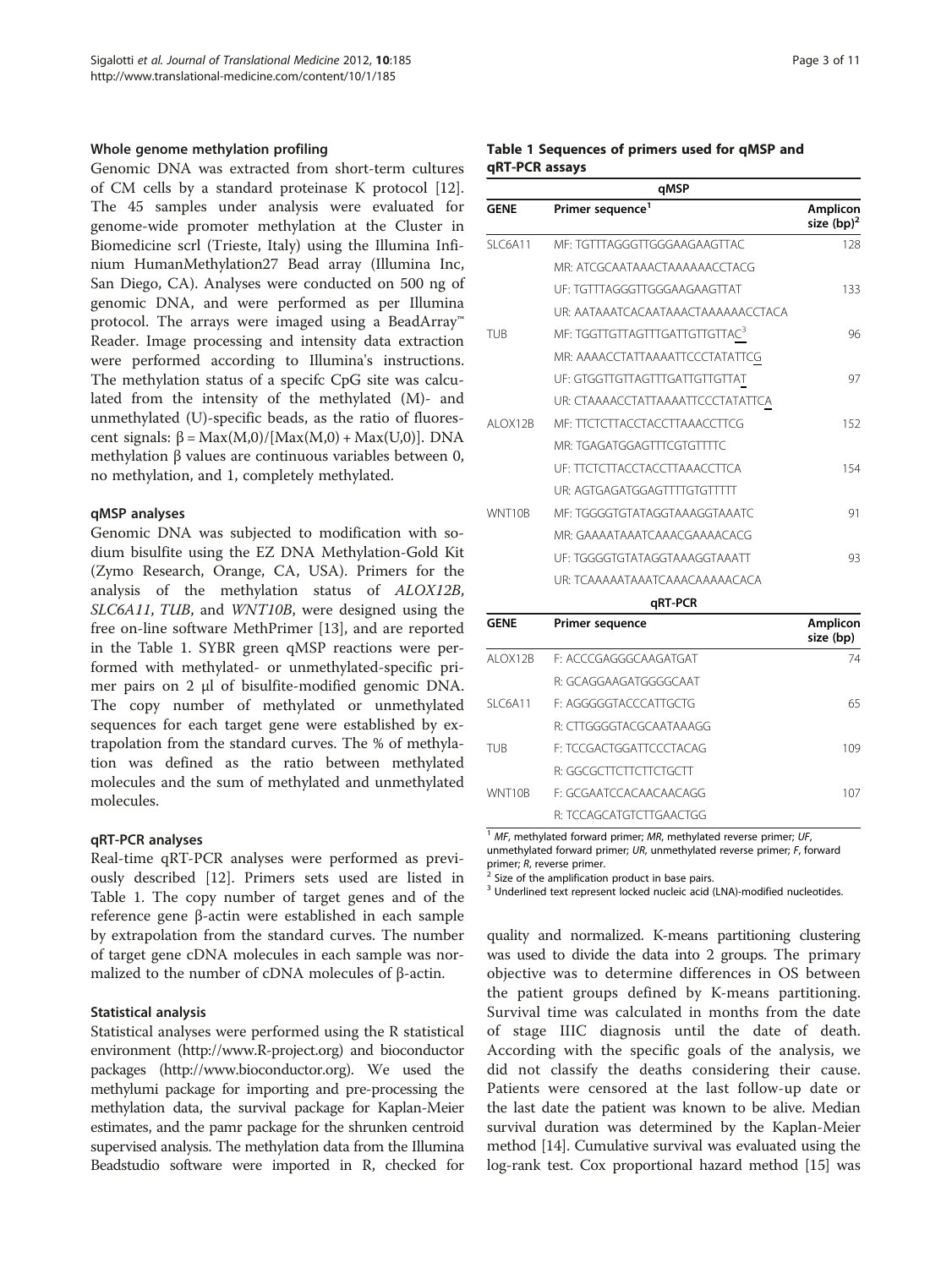used to examine the effect of classification by genome-wide methylation profiles on survival and results were presented as HR with corresponding 95% CI. Variables significantly associated with OS in univariate analysis were included in a multivariate model.

Methylation patterns (signatures) of the discovered groups were determined using the nearest shrunken centroid classification algorithm (PAM). The threshold for balancing between the number of sample correctly classified and the subset of features representing the methylation patterns was determined by cross-validation [\[16](#page-10-0)]. The correlation between methylation values from Illumina Infinium and qMSP assays, as well as between gene methylation and mRNA expression, were evaluated by the Spearman's rank correlation test. The genomewide methylation profile of each patient was also summarized with a "methylation score" as follows: methylation for each gene among the patients was standardized by the Z score method, each patient was then assigned a "methylation score" consisting of the average of Z scores of all genes. Differences in "methylation score" between k-means defined patient groups were evaluated by Student's  $T$  test. Reported P values are two sided and values <0.05 were considered to be statistically significant.

### Results

### Patients

The study was conducted on CM patients who underwent radical lymph node dissection for stage III disease at the Centro di Riferimento Oncologico National Cancer Institute between 1991 and 2007. Patients diagnosed with a stage IIIC disease, and for whom a short-term cell culture had been successfully generated from the surgically removed autologous neoplastic tissue, were included. Table 2 summarizes the 45 patients under study and their clinico-pathologic characteristics at presentation.

# Unsupervised analysis of whole-genome methylation profiles and survival analysis

Genome-wide gene methylation profiles were evaluated in the 45 short-term CM cell cultures under study using the Illumina HumanMethylation27 Bead-Chip wholegenome assay, which interrogates 27,578 CpG sites, corresponding to 14,495 genes. Patients were divided into 2 subgroups, according to their whole genome methylation profile, by the k-means clustering method (Figure [1](#page-4-0)). The subgroups generated included 33 and 12 patients (Figure [1](#page-4-0)).

"Methylation scores" were calculated for each patient describing the methylation density of the genome, with values > 0 representing methylation above the population's mean. Noteworthy, the 2 k-means-defined groups differed significantly  $(p < 0.001)$  in their global levels of

#### Table 2 Characteristics of the 45 AJCC stage IIIC melanoma patients

| Variable                           | n. patients    | %    |
|------------------------------------|----------------|------|
| Age, years                         |                |      |
| Median                             | 52             |      |
| Range                              | 29-83          |      |
| Gender                             |                |      |
| Male                               | 28             | 62.2 |
| Female                             | 17             | 37.8 |
| Localization of primary tumor      |                |      |
| extremities                        | 16             | 35.6 |
| trunk                              | 24             | 53.3 |
| head & neck                        | $\overline{2}$ | 4.4  |
| NA <sup>1</sup>                    | 3              | 6.7  |
| Breslow thickness of primary tumor |                |      |
| $≤2.0$ mm                          | 13             | 28.9 |
| $>2.0$ mm                          | 25             | 55.6 |
| <b>NA</b>                          | 7              | 15.6 |
| Clark level of primary tumor       |                |      |
| $1 - 3$                            | 13             | 28.9 |
| $4 - 5$                            | 26             | 57.8 |
| <b>NA</b>                          | 6              | 13.3 |
| Ulceration of primary tumor        |                |      |
| No                                 | 10             | 22.2 |
| Yes                                | 33             | 73.3 |
| <b>NA</b>                          | 2              | 4.4  |
| N. lymph nodes involved            |                |      |
| 1                                  | 9              | 20   |
| >1                                 | 35             | 77.8 |
| <b>NA</b>                          | 1              | 2.2  |
| LDH <sup>2</sup>                   |                |      |
| Low <sup>3</sup>                   | 31             | 68.9 |
| High                               | 11             | 24.4 |
| <b>NA</b>                          | 3              | 6.7  |
| BRAF <sup>V600E</sup>              |                |      |
| mutated                            | 25             | 55.6 |
| wild-type                          | 15             | 33.3 |
| <b>ΝΑ</b>                          | 5              | 11.1 |
| $LINE-14$                          |                |      |
| hypomethylated                     | 22             | 49   |
| hypermethylated                    | 23             | 51   |

<sup>1</sup> NA, not available.

<sup>2</sup> LDH, lactate dehydrogenase.

 $3$  low LDH is established as LDH values  $\leq$  0.8 times the upper limit of normal; high LDH is defined as LDH values > 0.8 times the upper limit of normal. extent of methylation of LINE-1 was evaluated by pyrosequencing and defined as hypomethylated or hypermethylated depending on the

methylation level being < or ≥ the median of the population, respectively.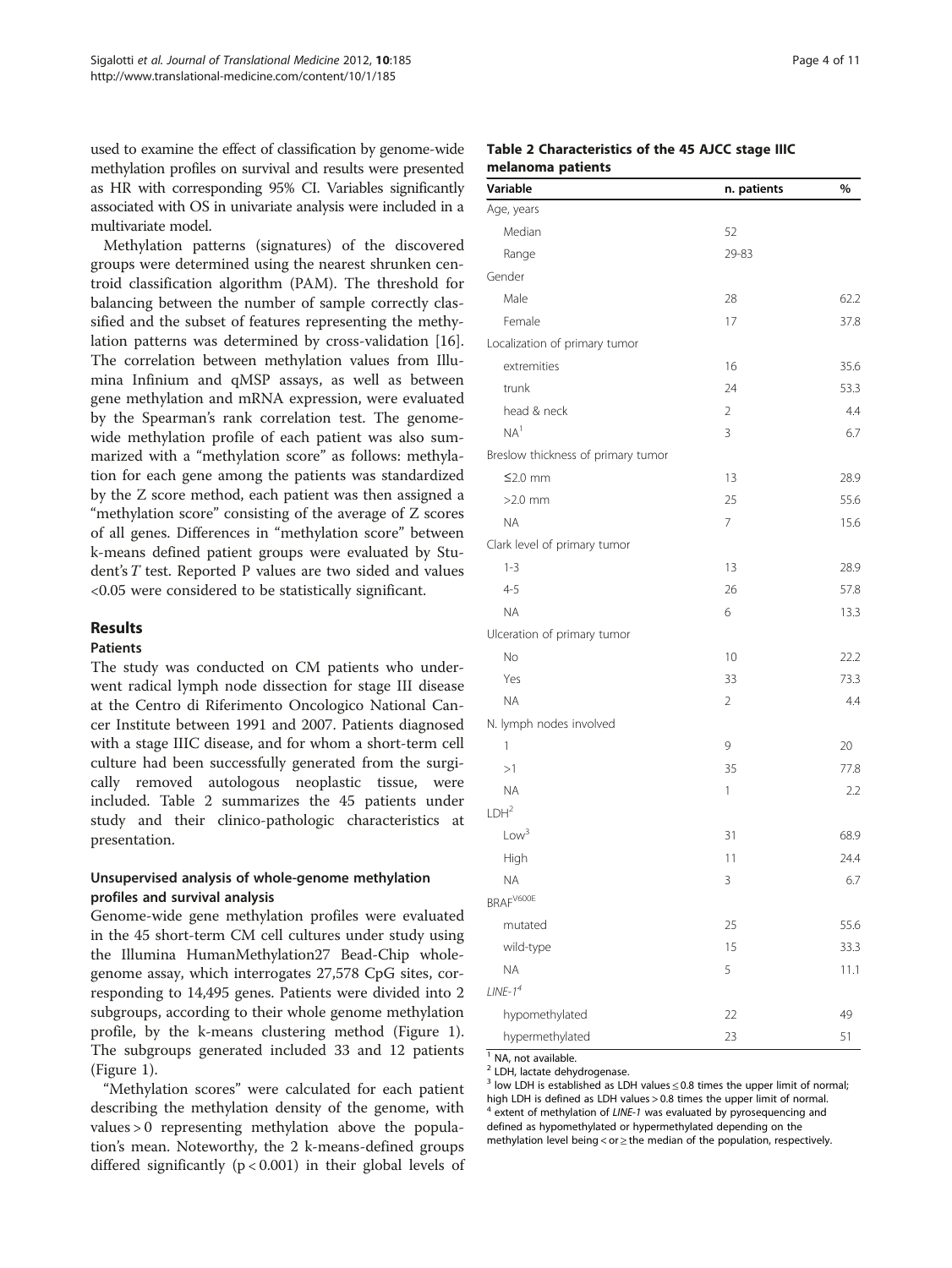<span id="page-4-0"></span>

gene methylation, the mean "methylation score" being −0.2 for the 33 patient group as compared to 0.46 for the 12 patient group (Figure 1). Accordingly, groups were referred to as low-methylation (LM) and high-methylation (HM), respectively.

The impact of the genome-wide methylation profilebased classification on OS was assessed by Kaplan-Meier analysis. Results demonstrated a significant survival advantage for patients classified as LM as compared to HM  $(P = 0.001, log-rank = 10.9)$ , with an increased median OS of 31.5 months for LM (95% Confidence Interval  $(Cl)$ : 13.12-inf) compared to 10.4 months  $(95\% \text{ CI: } 5.29\text{-inf})$  for HM patients (Figure [2\)](#page-5-0). The 5 year OS of patients classified as LM and HM were 41.2% and 0%, respectively.

Cox univariate analysis was carried out to identify patient characteristics and clinico-pathologic factors that predict OS. Among the range of factors examined, including age, gender, localization, Breslow thickness, Clark level and ulceration of primary tumor, as well as number of lymph nodes involved, pre-operative lactate dehydrogenase, BRAF<sup>V600E</sup> mutation status, and LINE-1 methylation, only classification by the genome-wide methylation profiles (Hazard Ratio (HR) =3.3 for group HM vs. LM; 95% CI: 1.56-6.99; P=0.001; Table [3](#page-5-0)) and  $LINE-1$  methylation (HR = 2.52 for  $LINE-1$  hypermethylated vs hypomethylated group; 95% CI: 1.21-5.26; P=0.01; Table [3\)](#page-5-0) were associated with statistically significant differences in OS. When these 2 variables were included in a multivariate Cox model, only whole-methylome defined K-means classification retained a significant impact on OS (Table [3](#page-5-0)).

Despite the above reported impact on OS, χ squared analyses did not show any significant association between methylation profiles and metastatic patterns, with a particular focus on the development of brain metastasis  $(p = 0.29)$ .

# Identification of the methylation signature of CM patient subgroups with different prognosis

To define the methylation signature representing the minimal number of methylation markers characterizing LM and HM patient groups, we applied the "nearest shrunken centroid" algorithm [\[16](#page-10-0)] (Figure [3\)](#page-6-0). A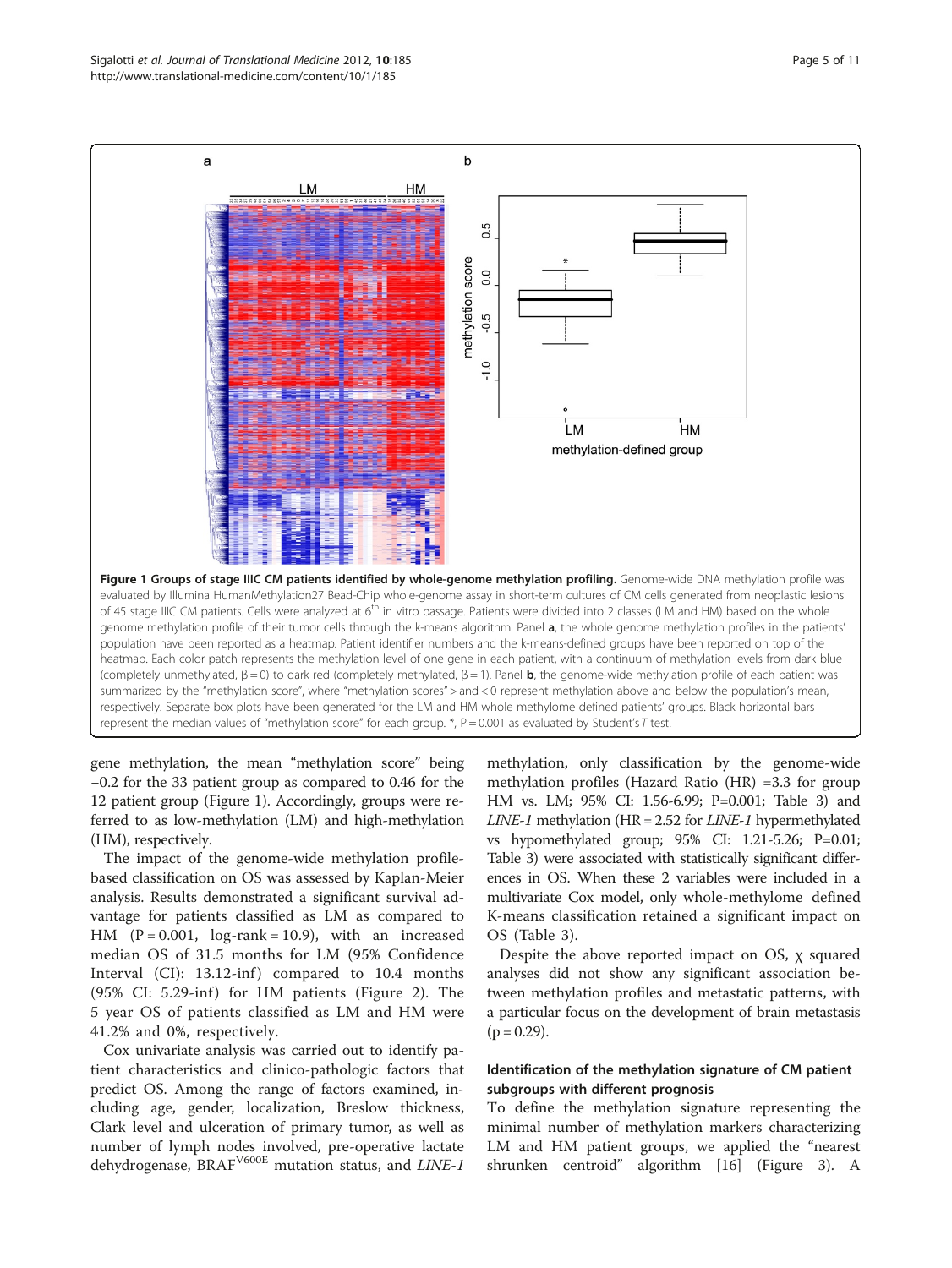methylation signature of 17 genes (Figure [3,](#page-6-0) Table [4](#page-7-0)), that allowed to correctly sort stage IIIC patients into groups LM and HM (overall error rate  $= 0$ ), was identified. A dramatic difference in the methylation status of the genes included in the signature is evident between the good prognosis LM and the bad prognosis HM

#### Validation of microarray data

groups of patients (Figure [3](#page-6-0)).

Array-based methylation profiling was validated on the short-term CM cell cultures under analysis using quantitative Methylation-Specific PCR (qMSP) for selected genes composing the 17-gene methylation signature. Genes were selected among those having the highest impact on the classification task, which could be identified by their positioning at the top of the shrunken centroids graph (Figure [3a\)](#page-6-0). Spearman's rank correlation identified a highly significant ( $p \le 10^{-4}$ ) positive correlation between methylation values determined by the Illumina Infinium platform and those defined by qMSP, for all of the 4 genes under analysis (WNT10B, TUB, ALOX12B, SLC6A11; Figure [4](#page-8-0)). Coefficients of correlation ranged from 0.541 to 0.791, for WNT10B and ALOX12B, respectively (Figure [4\)](#page-8-0).

To confirm the tumor-specificity of the methylation patterns identified, qMSP assays were also performed on commercially available epidermal melanocytes and normal peripheral blood mononuclear cells from healthy subjects and selected patients under study. Results demonstrated an invariably unmethylated (WNT10B) or



|                        | # events/# patients <sup>2</sup> | <b>Univariate</b> |           |       | <b>Multivariate</b> |               |       |
|------------------------|----------------------------------|-------------------|-----------|-------|---------------------|---------------|-------|
| Group <sup>1</sup>     |                                  | HR <sup>3</sup>   | 95% CI    |       | HR <sup>4</sup>     | 95% CI        |       |
| LM                     | 20/33                            |                   |           |       |                     |               |       |
| <b>HM</b>              | 12/12                            | 3.30              | 1.56-6.99 | 0.001 | 2.41                | 1.02-5.70     | 0.045 |
| LINE-1 hypomethylated  | 12/22                            |                   |           |       |                     |               |       |
| LINE-1 hypermethylated | 20/23                            | 2.52              | 1.21-5.26 | 0.01  | 1.76                | $0.75 - 4.13$ | 0.20  |

<sup>1</sup> Patients were divided by the k-means clustering algorithm in 2 groups (LM, HM), according to their genome-wide methylation profile, or by LINE-1 methylation being < (hypomethylated) or  $\geq$  (hypermethylated) the median value of the population;<br><sup>2</sup> number of patients who died (# events) and total number of patients in the group (# patients) are reported.

<sup>3</sup> Cox proportional hazard method was used to evaluate the effect of the examined variables on OS. Results were presented as Hazard Ratios (HR) with corresponding 95% Confidence Intervals (CI);

<sup>4</sup> a multivariate Cox proportional hazard model was constructed for OS, including k-means clustering by whole-genome methylation profile and LINE-1 methylation;

set as reference.

<span id="page-5-0"></span>Sigalotti et al. Journal of Translational Medicine 2012, 10:185 http://www.translational-medicine.com/content/10/1/185

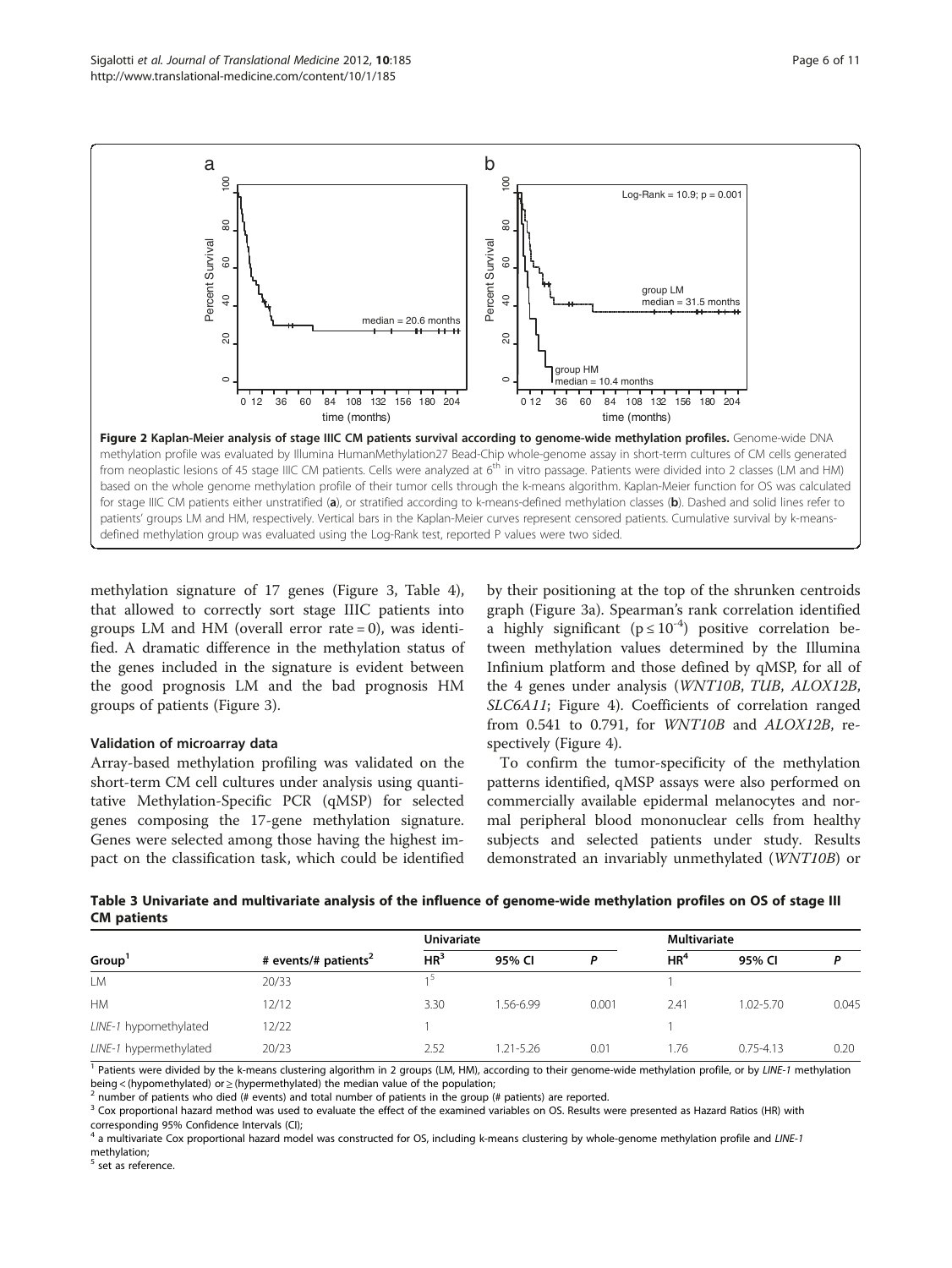<span id="page-6-0"></span>

methylated (TUB, ALOX12B, SLC6A11) status of the normal samples (data not shown) as compared to the variable levels of methylation observed in tumor cells (Figure [4](#page-8-0)).

# Correlation with gene expression

The differential gene methylation patterns observed among CM patients could contribute to differential survival through altered expression of the respective genes. To initially evaluate this aspect, the expression of selected genes included in the 17-gene methylation signature was evaluated by quantitative RT-PCR (qRT-PCR) in the 45 short-term CM cell cultures under study.

Low, and somewhat heterogeneous levels of WNT10B, TUB, ALOX12B, and SLC6A11 mRNA were observed (Figure [4](#page-8-0)). A significant ( $p < 0.05$ ) correlation was found between expression and gene methylation for WNT10B and ALOX12B, though Rho values were < 0.5.

# **Discussion**

In this study we demonstrate that the genome-wide DNA methylation profile of tumor cells from CM patients with nodal metastases is a significant predictor of OS within stage IIIC. This finding provides the first evidence that genome-wide methylation profiles can serve as molecular markers of prognosis for CM patients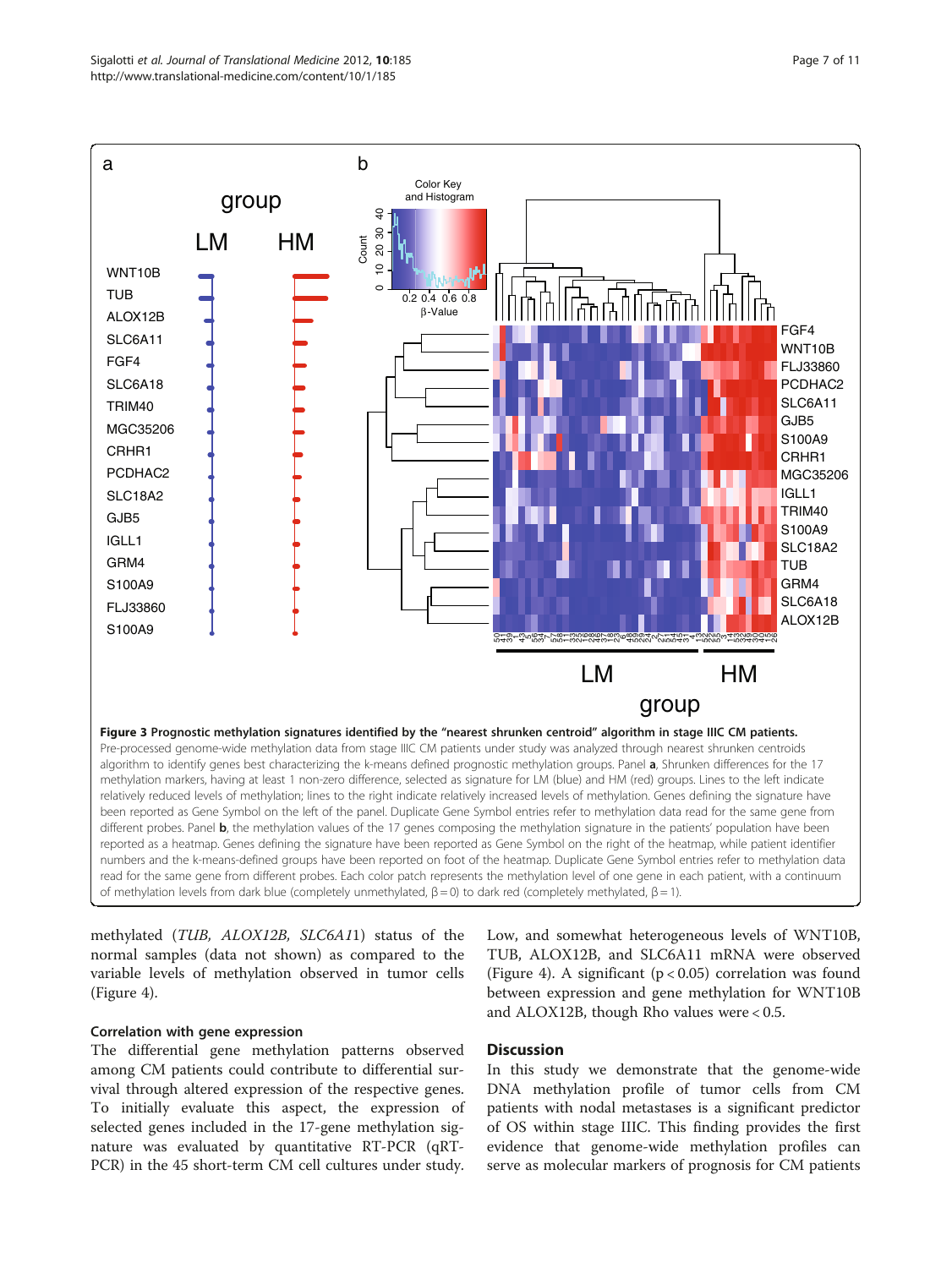<span id="page-7-0"></span>Table 4 Genes composing the prognostic methylation signature for the 45 stage IIIC CM patients

| TargetID <sup>1</sup> | GENE $ID2$ | SYMBOL <sup>3</sup> | Distance to TSS <sup>4</sup> | CPG ISLAND <sup>5</sup> |
|-----------------------|------------|---------------------|------------------------------|-------------------------|
| cg00498305            | 6571       | SLC18A2             | 480                          | <b>TRUE</b>             |
| cq01333788            | 2709       | GJB5                | 93                           | <b>FALSE</b>            |
| cg02064402            | 348932     | SLC6A18             | 249                          | <b>FALSE</b>            |
| cg02415431            | 3543       | IGLL1               | 760                          | <b>FALSE</b>            |
| cg03742272            | 242        | ALOX12B             | 316                          | <b>FALSE</b>            |
| cg05164634            | 7480       | WNT10B              | 995                          | <b>TRUE</b>             |
| cq05492113            | 7275       | <b>TUB</b>          | 152                          | FALSE                   |
| cq07039113            | 6280       | S100A9              | 1317                         | <b>FALSE</b>            |
| cq08929103            | 1394       | CRHR1               | 1331                         | <b>FALSE</b>            |
| cq09196959            | 135644     | TRIM40              | 70                           | FALSE                   |
| cq09395732            | 6538       | SLC6A11             | 461                          | <b>TRUE</b>             |
| cq14236389            | 284756     | FLJ33860            | 58                           | <b>TRUE</b>             |
| cq14578030            | 2249       | FGF4                | 1212                         | <b>FALSE</b>            |
| cq16139316            | 6280       | S100A9              | 428                          | <b>FALSE</b>            |
| cq22088368            | 339669     | MGC35206            | 1049                         | <b>FALSE</b>            |
| cq24076884            | 56134      | PCDHAC2             | 569                          | <b>TRUE</b>             |
| cq26424956            | 2914       | GRM4                | 83                           | <b>FALSE</b>            |

<sup>1</sup> Illumina unique probe identifier;

<sup>2</sup> Unique NCBI's Entrez Gene record (gene identifier) for the gene;

unique gene symbol as established by the HUGO Gene Nomenclature Committee;

 $4$  distance in base pairs from the putative transcription start site of the gene; <sup>5</sup> location of the assayed CpG site in a region fulfilling the definition of CpG island.

in this high-risk group, which has been the focus of multiple adjuvant trials.

Promoter hypermethylation has been proposed to have an important impact on tumor biology through the silencing of TSG and the alteration of virtually every cellular pathway relevant to CM development and progression [\[5](#page-9-0)]. Accordingly, initial studies evaluated the status of specific genes known to be methylated in cancer, and showed an association of promoter hypermethylation and advancing tumor stage, reduced diseaserelated survival and/or OS in CM patients [\[7,8\]](#page-9-0). These studies relied on the a priori selection of few genes and generally enrolled CM patients from highly heterogeneous disease stage-groupings.

The results of the present study demonstrate the adverse prognostic impact of genome-wide hypermethylated profiles in relation to OS, and more importantly, for patients within a single stage sub-grouping of disease, have shown remarkable prognostic significance for the methylation profile. This observation strongly supports the notion that the constitutive methylation profile of cancer cells is intimately linked to the behavior of the tumor, and drives differing outcomes of disease. This concept is further strengthened by the discovery that, among all clinico-pathological and molecular factors examined, only those linked to genomewide methylation were significantly associated with OS among CM patients analyzed. In this context, the multivariate Cox model identified whole-methylomeprofile-defined classification as the most robust prognostic marker, suggesting its superior ability in the identification of biologically relevant methylation backgrounds as compared to LINE-1 methylation [\[10](#page-9-0)].

Genome-wide methylation profiles could be recapitulated using a 17-gene signature, which was sufficient to correctly assign CM patients to the identified prognostic groups. Intriguingly, none of the genes composing the signature has been previously reported to be methylated in CM, demonstrating that "unbiased" methylation profiling represents an appropriate and possibly more effective tool for the identification of novel prognostic/ predictive epigenetic markers in human cancer.

The mechanisms through which the different methylome profiles affect the survival of CM patients remain to be defined. A direct contribution of the products of the 17 signature genes is unlikely since no meaningful association was observed between methylation and expression of analyzed genes (Figure [4\)](#page-8-0). The methylation signature, thus, appears as an effective bona fide prognostic marker, accounting for the overall methylation profile of tumor cells, without a direct impact on tumor biology that can presently be defined. A similar observation was recently reported by Tanemura et al. [\[9\]](#page-9-0) who evidenced a significant positive association of MINT31 hypermethylation and improved disease-free survival and OS in stage III CM patients. Since no established product is known for MINT31 locus, the authors suggested that the methylation status of the locus could be linked to the activation status of additional genes yet to be identified [[9\]](#page-9-0). This appears to be true, more in general, for the widely described phenomenon of the CpG island methylator phenotype (CIMP), which has been described in several tumor types, and refers to a high frequency of concomitant aberrant hypermethylation of different genes and/or chromosomal loci [[17](#page-10-0)]. Indeed, presence of CIMP, rather than accounting for the transcriptional suppression of the specific genes tested, identifies tumors that have a higher propensity to manifest genome-wide hypermethylation, and thus are more likely to inactivate genes critical for tumor progression and response to therapy, leading to a worst prognosis [\[18\]](#page-10-0). In line with this notion, functional enrichment analysis of the genes that were significantly differentially methylated between LM and HM groups revealed a perturbation of several biological pathways, including cytokine signaling, cell adhesion, drug and retinol metabolism, and natural killer cell mediated cytotoxicity (Additional file [1\)](#page-9-0). Thus, the global alteration of these pathways could account for the different OS of CM patients bearing different methylomes. Intriguingly, biological processes involved in immune response are highly represented in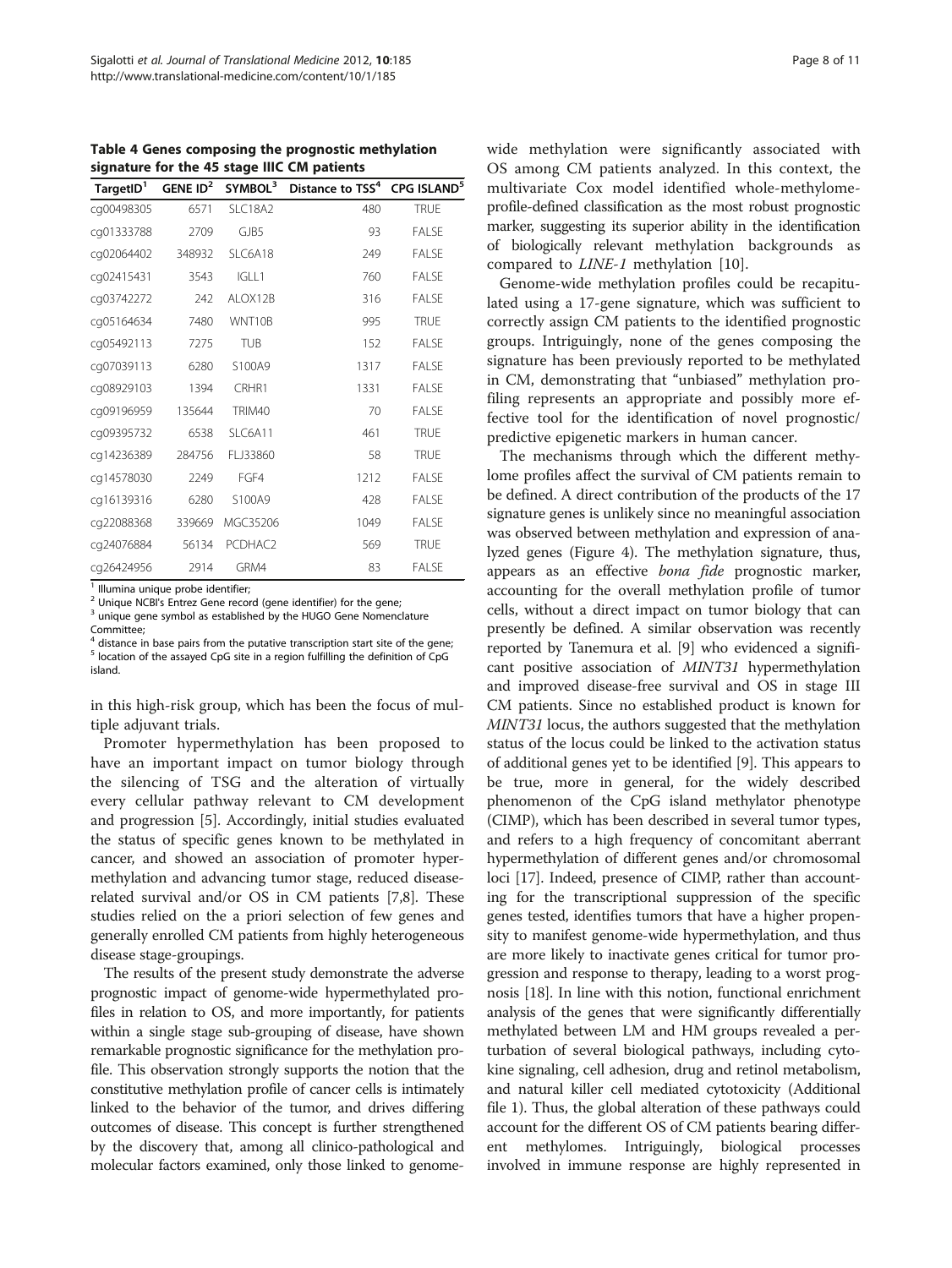<span id="page-8-0"></span>

were analyzed at 6<sup>th</sup> in vitro passage. For each gene, the % of methylation measured by qMSP was defined as the ratio between methylated gene molecules and the sum of methylated and unmethylated gene molecules. Level of gene expression is reported as number of molecules of the target gene normalized to the number of molecules of the housekeeping gene β-actin. Panel a, Correlation between % methylation defined by qMSP and β-values defined by the Illumina HumanMethylation27 Bead-Chip assay was evaluated for each gene through the Spearman's rank correlation test. Reported P values are two sided. Panel b, Correlation between methylation and mRNA expression was evaluated for each gene by Spearman's rank correlation test. Reported P values are two sided.

the genes differentially methylated between HM and LM patients (Additional file [2](#page-9-0)), suggesting that an improved immune recognition of CM cells with a LM profile might contribute to the better survival of these patients. Though this hypothesis has still to be demonstrated and is currently under investigation, an initial support may come from the well known involvement of promoter methylation in regulating the expression of different molecules involved in the immune recognition of cancer cells, including: i) the de novo expression of the Cancer Testis Antigens (CTA) tumor associated antigens by neoplastic cells of different histotype and melanoma stem cells following promoter hypomethylation; ii) the direct correlation between levels and total number of CTA expressed in short-term cultures of CM cells and LINE-1 hypomethylation (Sigalotti and Maio, unpublished); iii) the ability of pharmacologic DNA hypomethylation to increase immunogenicity and immune recognition of cancer cells through the up-regulation of HLA class I and co-stimulatory/accessory molecules [\[5](#page-9-0)[,19\]](#page-10-0).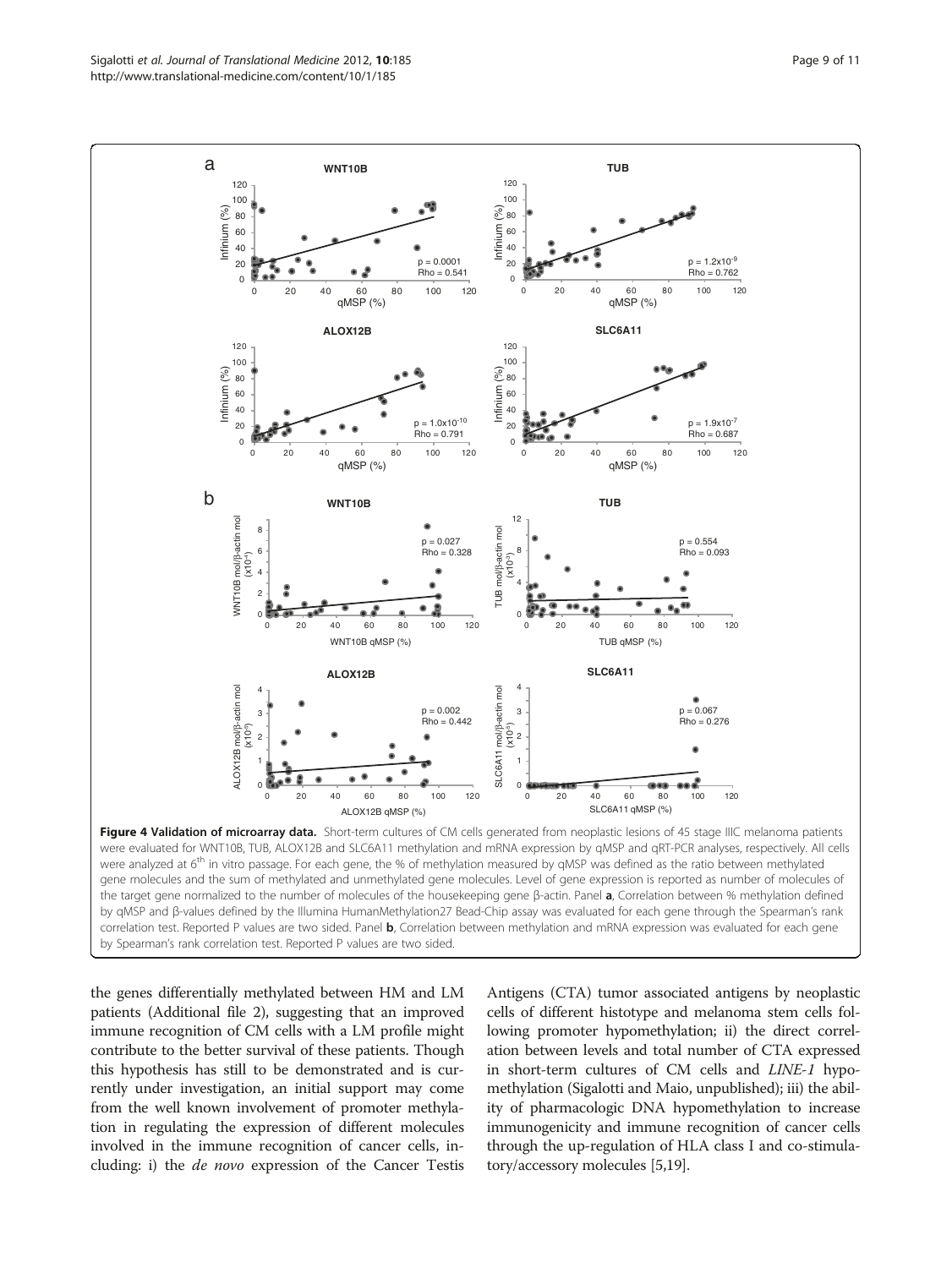<span id="page-9-0"></span>Irrespective of the underlying biological features associated with the different whole-genome methylation profiles, the prognostic value of methylome classification here identified for stage IIIC CM patients bears several important practical clinical implications. Among these are: i) providing an improved clinico-pathological sub-staging; ii) modulating post-surgery follow-up-procedures; iii) selecting patients at higher risk of recurrence for adjuvant treatment(s); iv) stratifying patients in clinical trials based on their differential prognosis. This latter aspect is of particular relevance also in view of multiple studies that have explored new adjuvant regimens in stage III CM patients, in the US and European cooperative groups. These considerations may not be restricted to CM. Indeed, a recent work, investigating whole-genome methylation profiles in breast cancer, demonstrated that the group of patients with high-methylation tumors disproportionately included individuals with a poor prognosis defined by the 70-gene expression prognostic signature of van't Veer et al. [\[20\]](#page-10-0).

# **Conclusions**

In conclusion, the data reported in this study present the first whole-methylome defined prognostic classifier for advanced operable melanoma of stage IIIC, and suggest the evaluation of this for the routine clinico-pathological ascertainment of patients to allow a more accurate assessment of clinical trial results, as well as ultimately to enable personalized management of patients in the clinical routine. Whether the methylation classifier presented in this study will be more easily and effectively translated into the daily clinical practice than previously identified gene expression- and microRNA-based prognostic classifiers [[21](#page-10-0)] is the object of further investigations. Along this line, we are currently planning a prospective study to independently validate our findings and provide the required support for their feasible transfer into the clinical setting. Concomitantly, the pathways affected by aberrant methylation are being carefully explored and functionally characterized to possibly provide new therapeutic targets that could be hit by specific therapeutics, possibly combined with epigenetic treatments.

# Additional files

[Additional file 1:](http://www.biomedcentral.com/content/supplementary/1479-5876-10-185-S1.pdf) Biological pathways significantly over-represented in genes differentially methylated between HM and LM CM patients. [Additional file 2:](http://www.biomedcentral.com/content/supplementary/1479-5876-10-185-S2.pdf) Biological processes significantly over-represented in genes differentially methylated between HM and LM CM patients.

#### Abbreviations

CI: Confidence Intervals; CM: cutaneous melanoma; HM: high-methylation; HR: Hazard Ratio; LDH: lactate dehydrogenase; LINE-1: Long Interspersed Nucleotide Element-1; LM: low-methylation; MINT31: Methylated IN Tumors locus 31; OS: overall survival; qMSP: quantitative Methylation-Specific PCR; qRT-PCR: quantitative RT-PCR; TSG: tumor suppressor genes.

#### Competing interests

LS and MM have applied for a patent based on the findings reported in this manuscript. All other authors declare no conflict of interest.

#### Authors' contributions

LS participated in designing and coordinating the study, acquiring laboratory data, data analysis and interpretation, and drafted the manuscript. AC, EF, GP, FC contributed in cellular biology procedures, molecular assays and data acquisition and analysis. PS performed the statistical analyses. SC, contributed in data interpretation. SM participated in acquisition of clinical data and data interpretation. JMK participated in data interpretation and manuscript drafting. MM conceived of the study, participated in its design and coordination, and contributed in producing the final draft of the manuscript. All authors read and approved the final manuscript.

#### Acknowledgments

This work was supported in part by grants from the Associazione Italiana per la Ricerca sul Cancro (IG 6038 to MM and MFAG 9195 to LS), Fondazione Monte dei Paschi di Siena, the Harry J. Lloyd Charitable Trust, the Istituto Superiore di Sanità, and SPORE P50CA121973.

#### Author details

<sup>1</sup> Cancer Bioimmunotherapy Unit, Centro di Riferimento Oncologico, Istituto di Ricovero e Cura a Carattere Scientifico, Aviano, Italy. <sup>2</sup>Division of Medical Oncology and Immunotherapy, Department of Oncology, University Hospital of Siena, Istituto Toscano Tumori, Siena, Italy. <sup>3</sup>CBM scrl - Genomics, Area Science Park, Basovizza, Trieste, Italy. <sup>4</sup>Breast Surgery Unit, Centro di Riferimento Oncologico, Istituto di Ricovero e Cura a Carattere Scientifico, Aviano, Italy. <sup>5</sup>University of Pittsburgh School of Medicine, Pittsburgh, PA, USA.

#### Received: 24 May 2012 Accepted: 16 July 2012 Published: 5 September 2012

#### References

- 1. MacKie RM, Hauschild A, Eggermont AM: Epidemiology of invasive cutaneous melanoma. Ann Oncol 2009, 20(6):1–7.
- 2. Balch CM, Buzaid AC, Soong SJ, Atkins MB, Cascinelli N, Coit DG, Fleming ID, Gershenwald JE, Houghton A Jr, Kirkwood JM, et al: Final version of the American Joint Committee on Cancer staging system for cutaneous melanoma. J Clin Oncol 2001, 19(16):3635–3648.
- 3. Balch CM, Gershenwald JE, Soong SJ, Thompson JF, Atkins MB, Byrd DR, Buzaid AC, Cochran AJ, Coit DG, Ding S, et al: Final version of 2009 AJCC melanoma staging and classification. J Clin Oncol 2009, 27(36):6199–6206.
- 4. Jennings L, Murphy GM: Predicting outcome in melanoma: where are we now? Br J Dermatol 2009, 161(3):496–503.
- 5. Sigalotti L, Covre A, Fratta E, Parisi G, Colizzi F, Rizzo A, Danielli R, Nicolay HJ, Coral S, Maio M: Epigenetics of human cutaneous melanoma: setting the stage for new therapeutic strategies. J Transl Med 2010, 8:56.
- 6. Esteller M: Epigenetics in cancer. N Engl J Med 2008, 358(11):1148–1159.
- Lahtz C, Stranzenbach R, Fiedler E, Helmbold P, Dammann RH: Methylation of PTEN as a prognostic factor in malignant melanoma of the skin. J Invest Dermatol 2010, 130(2):620–622.
- 8. You Y, Ma L, You M, Li X, Wang S, Li H, Wu D, Yang H, Li ZY: TSLC1 gene silencing in cutaneous melanoma. Melanoma Res 2010, 20(3):179–183.
- 9. Tanemura A, Terando AM, Sim MS, van Hoesel AQ, de Maat MF, Morton DL, Hoon DS: CpG island methylator phenotype predicts progression of malignant melanoma. Clin Cancer Res 2009, 15(5):1801–1807.
- 10. Sigalotti L, Fratta E, Bidoli E, Covre A, Parisi G, Colizzi F, Coral S, Massarut S, Kirkwood JM, Maio M: Methylation levels of the "long interspersed nucleotide element-1" repetitive sequences predict survival of melanoma patients. J Transl Med 2011, 9:78.
- 11. Altomonte M, Gloghini A, Bertola G, Gasparollo A, Carbone A, Ferrone S, Maio M: Differential expression of cell adhesion molecules CD54/CD11a and CD58/CD2 by human melanoma cells and functional role in their interaction with cytotoxic cells. Cancer Res 1993, 53(14):3343–3348.
- 12. Fratta E, Sigalotti L, Colizzi F, Covre A, Nicolay HJ, Danielli R, Fonsatti E, Altomonte M, Calabro L, Coral S, et al: Epigenetically regulated clonal heritability of CTA expression profiles in human melanoma. J Cell Physiol 2010, 223(2):352–358.